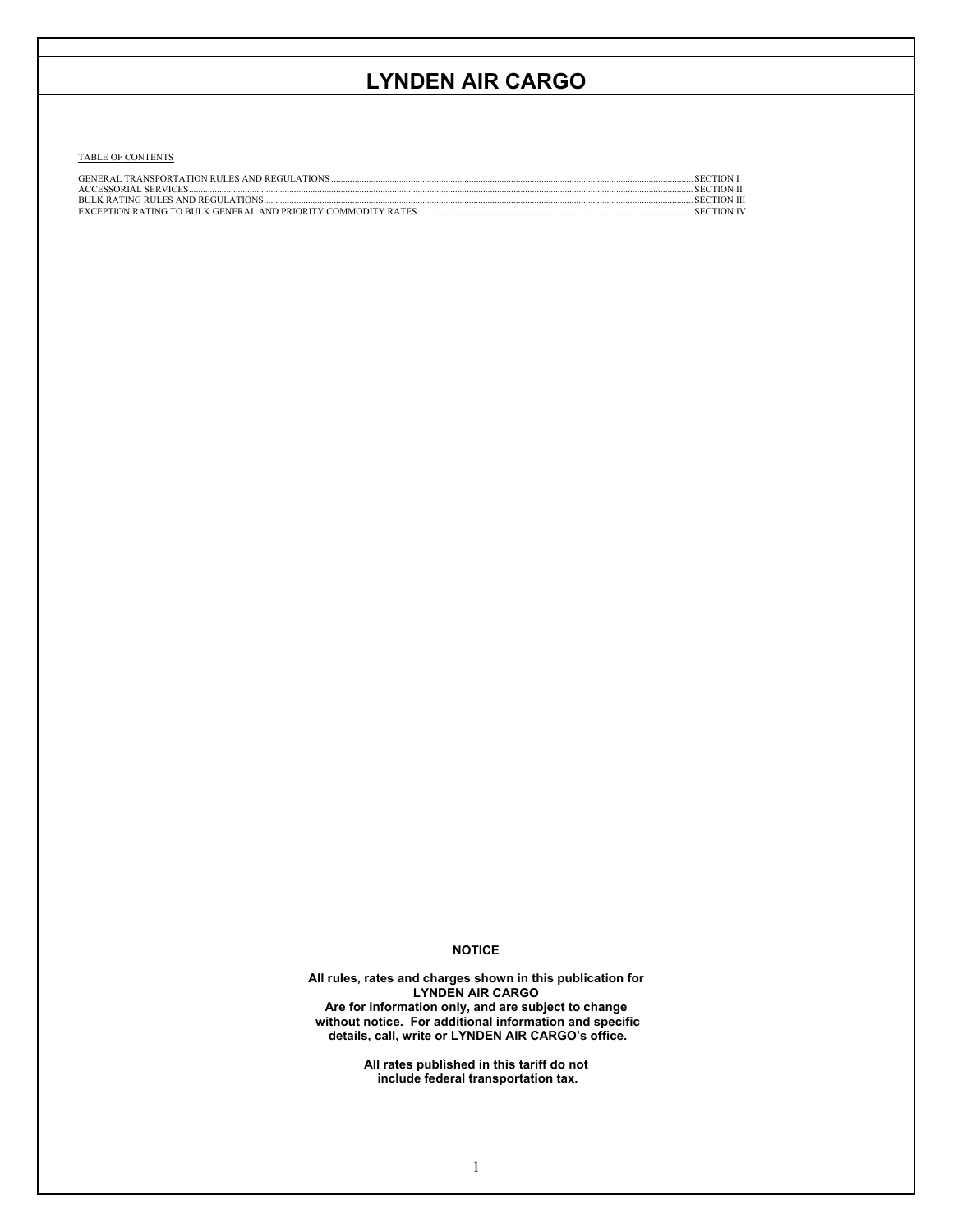## INDEX TO SECTION I - GENERAL TRANSPORTATION RULES AND REGULATIONS

| <b>RULE</b>                                       | RULE NO. | PAGE NO. |
|---------------------------------------------------|----------|----------|
|                                                   | G18      |          |
|                                                   |          |          |
|                                                   |          | $3-4$    |
|                                                   |          |          |
| APPLICATION OF RATES AND CHARGES                  |          |          |
|                                                   |          |          |
|                                                   |          |          |
|                                                   |          |          |
|                                                   |          |          |
|                                                   |          |          |
|                                                   |          |          |
|                                                   |          |          |
|                                                   |          |          |
|                                                   |          |          |
| <b>INDEMNIFICATION</b>                            |          |          |
|                                                   |          |          |
|                                                   |          |          |
|                                                   |          |          |
| <b>NUMBERS</b>                                    |          |          |
|                                                   |          |          |
|                                                   |          |          |
|                                                   |          |          |
|                                                   |          |          |
|                                                   |          |          |
|                                                   |          |          |
| <b>SCHEDULES</b>                                  |          |          |
| SHIPMENTS ACCEPTABLE                              | G13      |          |
|                                                   | G14      |          |
|                                                   | G17      |          |
| <b>INDEX TO SECTION II - ACCESSORIAL SERVICES</b> |          |          |
| <b>RULE</b>                                       | RULE NO. | PAGE NO. |

| ACCESSORIAL SERVICE CHARGES |  |
|-----------------------------|--|
|                             |  |
|                             |  |
|                             |  |
|                             |  |

## INDEX TO SECTION III - BULK RATING RULES AND REGULATIONS

| RULI                                                                                                              |                                |  |
|-------------------------------------------------------------------------------------------------------------------|--------------------------------|--|
| <b>APPLICATION OF RATES</b><br><b>GOVERNING TARIFFS</b><br><b>CHARGE PER SHIPMENT</b><br>LISHED RATE CONSTRUCTION | B <sub>2</sub><br>B<br>R<br>R. |  |

## INDEX TO SECTION IV – EXCEPTION RATING TO BULK COMMODITY RATES

| <u>KULE</u>                                               |  |
|-----------------------------------------------------------|--|
| YCEPTION                                                  |  |
| <b>SDEC</b><br>. v RATE EXCEPTIONS<br>OMMODITY .<br>'HEIG |  |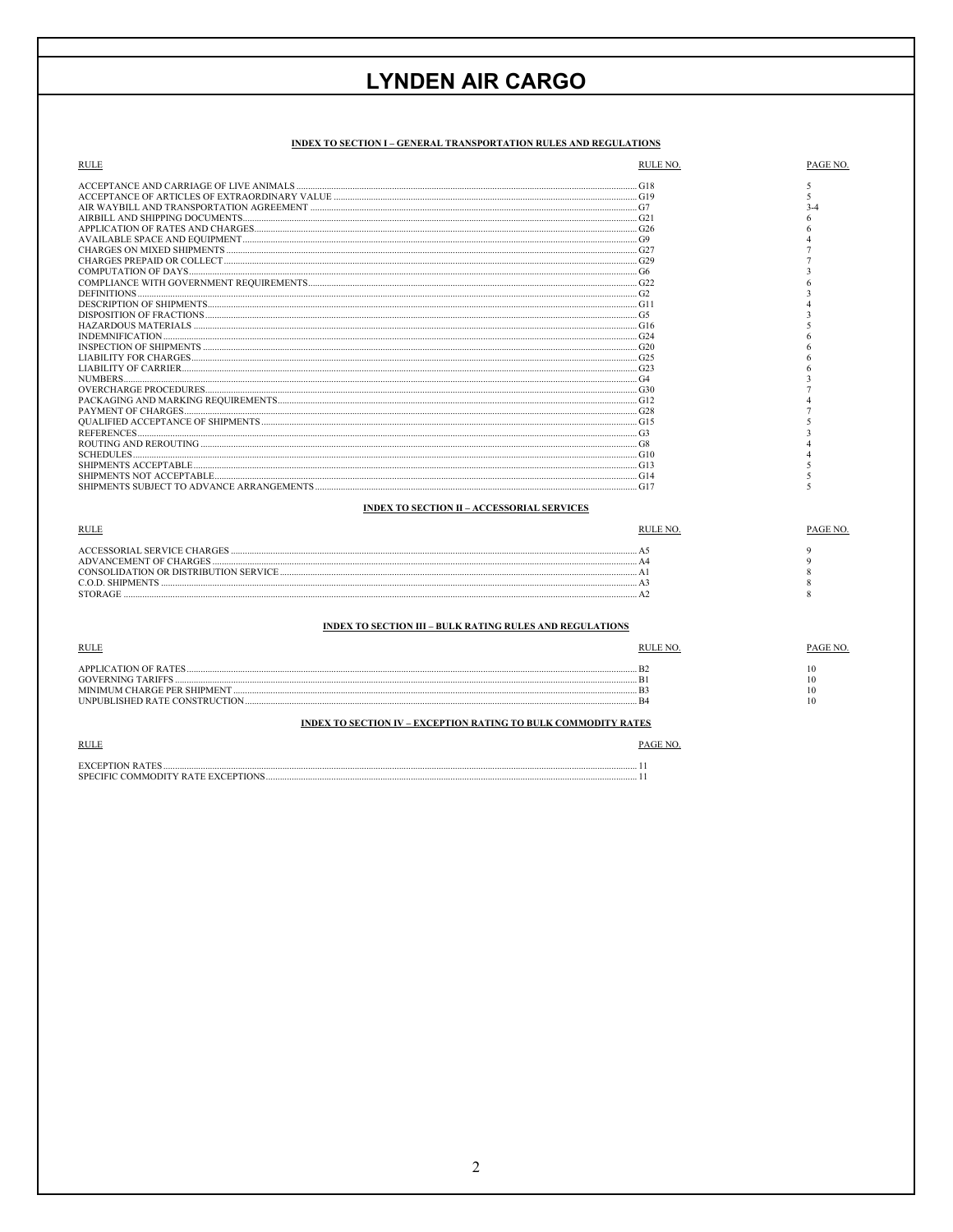## **SECTION I – GENERAL TRANSPORTATION RULES AND REGULATIONS**

## RULE

## G2 DEFINITIONS

AIRBILL: A non – negotiable document covering the contract between the shipper and L2, also referred to as air waybill.

CARRIER: Refers to the Carrier as well as its subcontractors and agents, and all the respective members, directors, officers and employees thereof.

CONSIGNEE: The person or company whose name appears on the airbill as the party to whom the shipment is to be delivered.

DOT HAZARDOUS MATERIALS REGULATIONS: DOT Hazardous Regulations shall mean the Hazardous Materials Regulations issued by the Materials Transportation Bureau of the Department of Transportation in Title 49 of the Code of Federal Regulations, Parts 171 through 177. Referred to as 49CFR171 – 177 in these rules and regulations.

### FEDERAL AVIATION ACT: Federal Aviation Act of 1958, as amended.

GOODS: refers to those items with respect to which Carrier has been requested to or does perform services hereunder, including all packing and packaging as well as all other items or materials associated with such goods, including, without limitation, all wrappings, boxes, crates, cradles, pallets and containers; the terminology pieces, articles and commodities are alternative references to goods.

### L2: LYNDEN AIR CARGO

INTERLINE SHIPMENT: A shipment routed via two or more successive carriers participating in this tariff.

LEGAL HOLIDAY: Any national, state or local legal holiday.

SEAL: A Fastening device, identifiable by letters, numbers or combinations of both used to secure the content of a container or other unit of packaging and which device, when broken, will evidence opening of the container or package.

SHIPMENT: A single consignment of one or more goods, from one shipper, at one time, at one address, tendered to L2 in one lot and moving on one airbill to one consignee, at one destination address. EXCEPTION: See ASSEMBLY

SHIPPER (or CONSIGNOR): Refers to the entity engaging Carrier with respect to the goods and, unless the context herein clearly indicates to the contrary, Shipper shall include the owner, consignee and all others who may have right of claim by, through or with respect to the goods, all of whom shall be jointly and severally liable for performance hereunder. Shipper expressly warrants that it has authority to bind each of the foregoing to the terms and conditions of this air waybill.

#### $G<sub>3</sub>$ **REFERENCES**

Where references are made to tariffs, items, pages, notes, rules, etc., such references are continuous and include supplements thereto and revised or additional original pages or reissues thereof.

### G4 NUMBERS

Where numbers connected by the word "to" are used, the series indicated shall include the numbers shown.

## G5 DISPOSITION OF FRACTIONS

Fractions of pounds will be rounded up to the next full pound and fractions of cents will be rounded off to the nearest full cent.

### G6 COMPUTATION OF DAYS

Full calendar days will be used, including Sundays and Legal Holidays.<br>EXCEPTION: When the last day falls on a Sunday or Legal Holiday, the next following calendar day (other than a Sunday or Legal Holiday) will be include

### G7 AIR WAYBILL AND TRANSPORTATION AGREEMENT

The following are the terms and conditions for transportation set forth on the reverse of the L2 air waybill. These terms and conditions along with the supplemental terms and conditions set forth in this tariff constitute the entirety of the agreement between Shipper and L2 with respect to each shipment of goods and may not be altered or amended without the express written consent of L2.

### 1. Definitions.

(a) "Carrier" refers to the Carrier as well as its subcontractors and agents, and all the respective members, directors, officers and employees thereof.

(b) "Shipper" refers to the entity engaging Carrier with respect to the goods and, unless the context herein clearly indicates to the contrary, Shipper shall include the owner, consignee and all others who may have right of claim by, through or with respect to the goods, all of whom shall be<br>jointly and severally liable for performance hereunder. Shipper expressly warrants that it has authority to bind each of the foregoing to the terms and conditions of this air waybill.

(c) "Goods" refers to those items with respect to which Carrier has been requested to or does perform services hereunder, including all packing and packaging as well as all other items or materials associated with such goods, including, without limitation, all wrappings, box cradles, pallets and containers.

(d) "Consignee" refers to the entity identified on the face hereof to receive the goods.

(e) "Entity" refers to all forms of business entities as well as to natural persons.

(f) "Montreal Convention" refers to the Convention For The Unification Of Certain Rules Relating To International Carriage By Air, signed at Montreal, 28 May 1999, including any Protocols thereto ratified by the United States.

2. Basic Agreement. In tendering goods to Carrier, Shipper agrees to the terms and conditions of this air waybill and Carrier's tariff. If Carrier should complete this air waybill and/or execute it on the behalf of Shipper and/or Consignee, then Carrier shall be deemed to have done so at the request and on behalf of Shipper and/or Consignee, as applicable. The face of this air waybill<br>shall identify the places of departure and destination as well as all agreed upon stopping places, provided that Carrier is authorized to alter or add additional places/stops as needed. Shipper warrants the accuracy and completeness of all instructions and particulars relating to the goods, including their nature, description, special characteristics, marks, number, weight, volume and quantity, upon all of which Carrier shall be entitled to rely. Shipper shall reimburse Carrier for any loss or expense (including legal fees and other expenses) resulting from insufficient, inaccurate and/or incomplete instructions and/or particulars relating to the goods. The goods are received by Carrier in apparent good order (unless noted otherwise) for the intended carriage. Carrier shall have the right to refuse carriage of goods at any time if it deems the goods and/or intended carriage are in any way dangerous, likely to cause harm or otherwise inappropriate. Carrier shall have the right to re-weigh and/or inspect goods.

#### 3. Freight, Charges and Payment .

(a) Freight. Freight, including all charges assessed pursuant to Carrier's tariff, shall be based upon instructions or particulars furnished by Shipper but may be recalculated if the instructions or particulars are inaccurate or incomplete.

(b) Charges. All other charges, dues, taxes, duties, fines, penalties applicable to the goods, all advances made by Carrier, all additional expenses incurred by Carrier by virtue of Shipper's actions, omissions or failure to comply with its obligations set forth herein, and all expenses

incurred as a result of any unforeseen or extraordinary circumstanc es shall be for the account of Shipper.

(c) Payment. Freight and all charges shall be fully earned upon tender of the goods by Shipper and shall be due and payable as set forth in the tariff. Carrier must agree to, and Shipper must enter on the face of this air waybill, all COD amou nts, which shall be subject to these terms and conditions as well as Carrier's tariff. All sums shall be paid in US dollars without deduction or offset. Sums due which have not been paid shall accrue interest at the rate of one percent (1%) per month (or the highest rate allowed by law) from date du e until paid in full. Shipper, including all entities identified in the definition of that term, shall be jointly and severally liable for payment of all sums due Carrier under this air waybill.

es, crates, (d) Lien. Carrier shall have a lien upon the goods which shall survive delivery to secure payment of all sums due under this air waybill. Further, Ship per grants Carrier a consensual lien upon all delivery until payment is made and/or holding pu proceeds shall be first applied to all costs of sale, the blic or private sale of personal property; sale n to sums due Carrier, with the balance to be paid to Shipper. Shipper's personal property subsequently in the possession of Carrier to secure payment of said sums. Carrier shall be entitled to assert such lien rights at any time, including withholding

> 4. Sp ecial and/or Hazardous Goods. Shipper must identify to Carrier in writing and prior to shipment all goods requiring specialized handling and/or which a re dangerous or hazardous in character, and Carrier must specifically assent to the car riage of such goods. If accepted by Carrier, Shipper shall provide complete and accurate handling instructions, including all relevant safety procedures, and all documentation, and shall otherwise comply with all laws and regulations applicable to such goods. If the special, dangerous and/or hazardous character of such regulations applicable to such goods. If the special, dangerous and/or hazardous character of such goods creates risk of harm to person or property or makes the continued carriage impractical, Carrier shall, at Shipper's sole risk and expense, discharge, store and/or dispose of such goods.

5. Routes, Methods, Etc. Carrier shall use reasonable dispatch and due diligence to complete carriage hereunder, but does not guarantee any particular departure, arrival or connection times or dates, and shall have liberty with respect to selection of conveyances, routes, procedures and methods of carriage.

6. Hindrances. Carrier shall not be liable for delay, inability to perform or failure to perform caused by events beyond its direct and reasonable control. In the event such hindrances occur, Carrier shall, if feasible, notify Shipper for instructions with respect to the goods, or, if insufficient time exists or instructions are not provided, shall, at Shipper's risk and expense, store and/or dispose of the goods as appears reasonable. Upon occurrence of any hindrance, either party may terminate this agreen

7. Tender and Delivery. Shipper shall tender the goods to Carrier at the airport identified in good order and condition, packaged, protected, packed, stowed and/or shored sufficiently to withstand the rigors of air carriage. Goods shall be deemed delivered to Consignee at the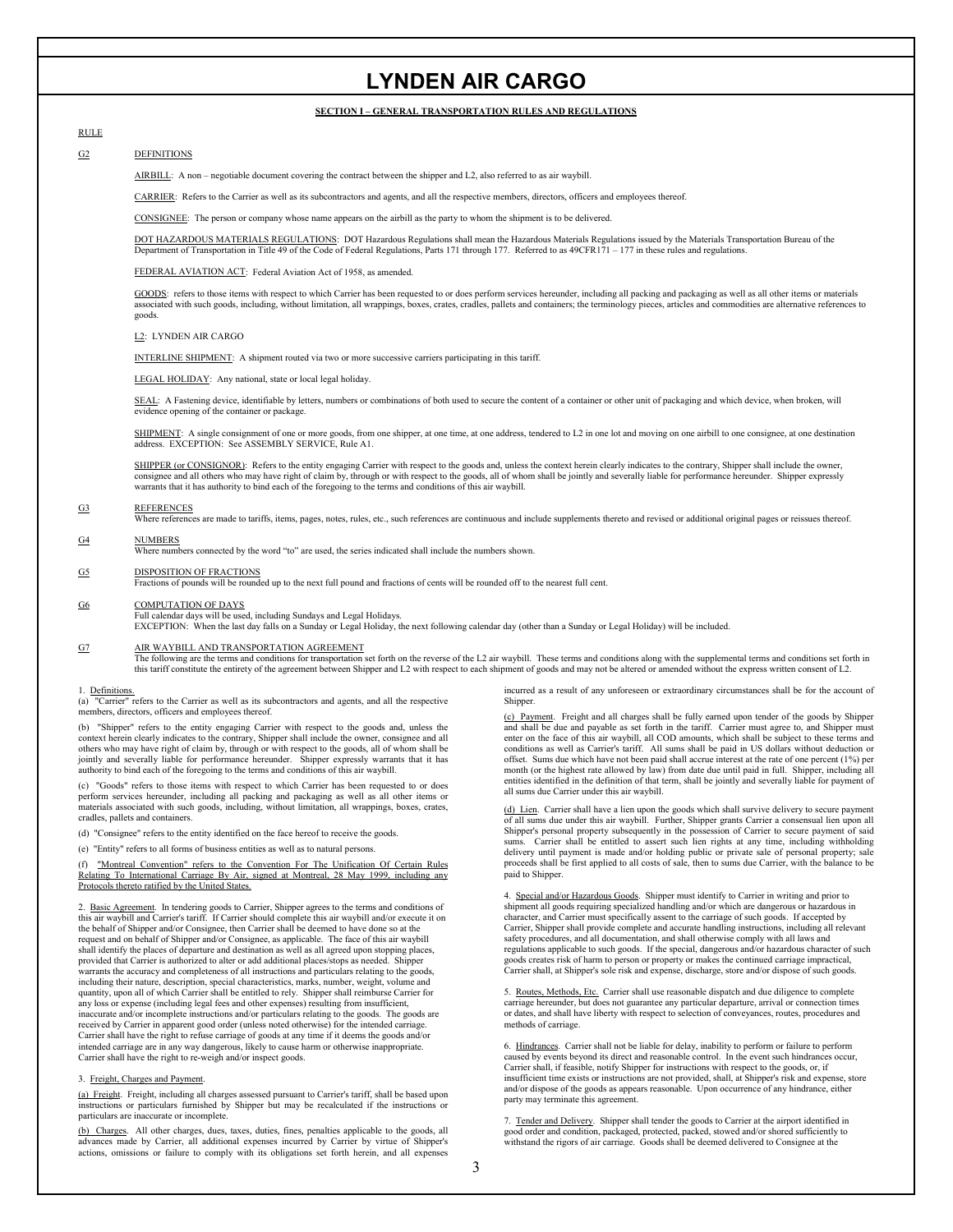destination airport upon notification to Consignee of their arrival, with Consignee obligated to receive and take the goods as promptly as they can be discharged and with such discharge to be at Shipper's sole risk and expense. Goods which have been received and taken by Consignee, which have been tendered to Consignee by notification but have either been refused or not promptly received or taken by Consignee, which have been taken or seized by governmental authorities or under legal process, or which cannot be delivered because of Shipper's fault or neglect or inaccuracy or inadequacy of instructions or for other reasons beyond Carrier's control, shall be deemed to have been fully delivered with Carrier's responsibility with respect to such<br>goods to thereupon cease. Any actions taken by Carrier with respect to the goods after delivery shall be deemed performed solely as agent for Shipper and shall be at Shipper's sole risk and expense.

8. Subcontracting. Carrier shall be entitled to interline and/or subcontract upon any terms the whole or any part of t he handling, storage or carriage of the goods and all duties underta ken in relation to the goods. Each employee, agent and subcontractor of Carrier shall be entitled to the same rights, including limitations upon, defenses to and exemptions from liability, afforded<br>Carrier. Carrier may subcontract and/or procure services from affiliated entities, with such entities to be treated as third parties so long as the services offered and rates charged are competitive for such services.

9. Foreign Law, Customs, Documentation. Shipper shall furnish such information and attach to this air waybill all documentation necessary to meet the requirements of foreign law and/or customs, shall comply with all applicable laws and regulations of any country to, from, through or over which the goods may be carried, including those relating to packaging, carriage and/or<br>delivery, and shall be responsible for furnishing all such information and attaching all such documentation to this air waybill. Carrier shall not be liable for loss, damage or expense occasioned by the absence, irregularity or insufficiency of any such information or documentation.

10. Montreal Convention. If the carriage involves a destination or stop(s) in a country other than the United States, the Montreal Convention may be applicable. The Montreal Convention governs, and in most cases limits the liabili ty of carriers with respect to, loss, damage or delay to cargoes unless a higher value is declared in advance by Shipper and a supplementary charge is paid (if required). If the Montreal Convention is applicable, then it shall be deemed fully incorporated into this air waybill and shall override any conflicting provision of this air waybill to the extent of such conflict but no more, and only for that portion of the carriage service as to guage. which the Montreal Convention applies. Update with Montreal Con

11. Liability. Carrier's liability with respect to the goods, Shipper and/or any other party claiming with respect to the goods, and whether for loss, damage, delay, shortage, misdelivery, failure to deliver or otherwise, shall be only as follows:

(a) Exceptions. Carrier shall not be liable for loss, damage, delay, shortage, misdelivery, failure to deliver or other result caused by: acts of God; perils of the air; public e nemies; a cts of war; public authorities acting with actual or apparent authority; fire (unless caused by the actual fault or privity of Carrier); quarantines; acts or omissions of Shipper and/or the owner of the goods, including their agents or representatives; strikes; lockouts or other labor disputes; sabotage; riots and civil commotions; wastage in bulk or weight or arising from the nature of the goods; inherent vice; improper or insufficient packing, securing, packaging, marking or addressing; latent defect not discoverable by due diligence; compliance with instructions from Shipper; goods loaded by Shipper into sealed containers or other packages, provided the seal remains unbroken and the container or other package is not physically damaged; errors in aircraft piloting, handling or navigation; and/or any other cause arising without the actual fault and privity of Carrier.

(b) Consequential Damages . Carrier shall not be liable for any consequential or special damages of any type or nature whatsoever and howsoever arising, whether Carrier had or should have had<br>knowledge such damages might be incurred, including without limitation loss of profits, income, busines s opportunities and ability to use undamaged component or system parts.

(c) Limitation of Liability; Higher Value. Carrier's liability with respect to the goods, whether for loss, damage, delay, shortage, misdelivery, failure to deliver or otherwise, shall be the lesser of the actual cost to repair, replace and/or deliver the goods or \$.50 (fifty cents) per pound actual weight<br>of the lost, damaged, etc. goods, with a minimum liability of \$50 for any given shipment. If Shipper has declared in writing to Carrier a higher value for such goods and Carrier has agreed to carry those goods at the higher value so declared, Carrier's liability shall be the lesser of the actual cost to repair, replace and/or deliver such goods or the declared value, and an additional charge shall be made for any declaration of higher value which has been accepted by Carrier. Carrier shall not be liable to Shipper or any other party claiming with respect to the goods, whether for<br>loss, delay, shortage, misdelivery, failure to deliver or otherwise, or in tort, contract or upon any other theory, other than as set forth herein, and Shipper agrees to indemnify and hold harmless (including legal fees and costs) Carrier of and from any loss, damage, expense, liability, claim and/or suit arising out of or in any fashion relating to the goods other than as specifically allocated to Carrier in this air waybill.

(d) Delivery in Good Condition. Delivery of the goods without written notification of damage on the face of this air waybill or the delivery receipt shall be prima facie evidence that the goods have been delivered in the same good order, count and condition as when received by Carrier.

12. Claims. As a condition precedent to recovery against Carrier:

(a) The goods m ust be carefully inspected immediately upon delivery and any loss or damage then evident must be noted on Carrier's copy of the air waybill or on the delivery receipt.

(b) In the event of loss or damage which is not ascertainable at delivery, written notice of loss, damage, shortage, etc. involving the goods must be given to Carrier within fifteen (15) days<br>following delivery, after which time it shall be conclusively presumed that the goods were delivered in the same condition as when received.

(c) In the event of goods which have been delayed, lost or otherwise not delivered, Carrier must be given written notice of said delay, loss or failure to deliver within fifteen (15) days from the date upon which the goods should have been delivered.

(d) Carrier shall have a reasonable opportunity to inspect the goods, including their packing or packaging, in the same condition as when delivered and before any alteration or destruction.

(e) A written claim for loss or damage specifying the particulars thereof must be filed with Carrier within nine (9) months of the date of delivery or date upon which the goods should have been delivered.

(f) Suit against Carrier must be filed two  $(2)$  years following the date of delivery of the goods, date on which the goods should have been delivered, or date from which Carrier disallowed the claim or pertinent part of the claim, whichever is later.

(g) Notwithstanding the foregoing, there shall be no recovery from Carrier until the freight and all other sums due Carrier have been paid in full.

13. Insurance. Carrier offers a program of shipper's interest cargo insurance to its customers, the full particulars of which are available at any Carrier office. In the event Shipper elects to purchase such insurance, the proceeds of such insurance shall be first utilized to address any claim for loss, damage, delay, shortage, misdelivery, failure to deliver or otherwise before Carrier's liability for<br>such loss, damage, etc. shall be applicable, with Carrier's liability then to be excess to the shipper's interest insuring program but subject to the terms and conditions of this air waybill and Carrier's tariff.

14. Forum, Law and Legal Fees. Any suit relating to this air waybill or services hereunder must be filed in the state or federal courts located in Seattle, Washington with the parties consenting to the exclusive personal jurisdiction of said courts. The law applicable to this air waybill and performance hereunder shall be federal law to the extent there is a specific statute or rule of law, but otherwise the law of the State of Washington shall apply. The prevailing party in any litigation shall be entitled to recover its reasonable legal fees and costs.

15. Construction and Execution. The headings used in this air waybill are for convenience of reference only and shall not be deemed sub stantive. This air waybill shall be construed neutrally, rather than for or against either party, with the construction of all documents to be given the following priorities: this air waybill; Carrier's tariff; all other documents constituting the agreement of the parties pursuant to section 16, below. This air waybill may be executed in counterparts, by facsimile signatures and/or by agents or representatives. The persons executing this air waybill warrants authority to do so.

16. Entire Agreement. This air waybill, any Carrier rate quotation, load fax confirmation, delivery receipt and other document issued by Carrier with respect to the goods, the Warsaw Convention (as applicable) and Carrier's tariff, constitutes the entire agreement between the parties, superseding all prior and other agreements or understandings, whether oral or written. This agreement may not be altered or amended without Carrier's written consent.

17. Tariff Availability. Carrier's tariff is available to Shipper at any Carrier office during regular working hours, and is also available on Carrier's website at the following address: www.lac.lynden.com.

#### G8 ROUTING AND REROUTING

In order to protect all shipments accepted for transportation, L2 will determine the routing of any shipment not routed by the shipper. L2 will change the routing in order to expedite the shipment<br>via any air or surface ca the airbill.

#### G9 AVAILABLE SPACE AND EQUIPMENT

- (A) L2 will transport all shipments consistent with its capacity to carry and subject to the availability of equipment of the size and type capable of handling such shipment.<br>(B) L2 will determine on a reasonable and non-d
- (B) L2 will determine on a reasonable and non-discriminatory basis, the priority of carriage between shipments and shall decide which shipments shall not be carried on a particular flight and which shall be removed at any time or place, and when a flight shall proceed without all or any part of a shipment.
- (C) U.S. Priority Mail, Small Package Service (SPS) and priority shipments shall at all times have transportation priority over all other types of air cargo.

#### G10 **SCHEDULES**

L2 has no obligation to commence or to complete carriage within a certain time or in accordance with any specific schedule, or to make connections with any other carrier, or for error in any statement of times of departure or arrival.

### G11 DESCRIPTION OF SHIPMENTS

- The contents of shipments must be indicated by accurate and specific descriptions on the airbill.
- (B) The number of pieces included in a shipment must be specified on the airbill.

### G12 PACKAGING AND MARKING REQUIREMENTS

- 
- (A) Shipments must be prepared or packaged to insure safe transportation with ordinary care in handling.<br>(B) Any article susceptible to damage by ordinary handling or as a result of any condition which may be encountered i bear appropriate labels or markings.
- (C) All shipments of articles and commodities which are susceptible to leakage must be packed by the shipper in solid, leakproof boxes or inner containers such as heavy polyvinyl bags.<br>(D) Each piece must be legibly and du
- Each piece must be legibly and durably marked with the name and address of the shipper and consignee (E) Pieces with a weight in excess of the floor bearing capacity of available aircraft (200lbs/sq.ft.) must be provided with a suitable skid or base which will distribute the weight of the pieces so as not to exceed such a
-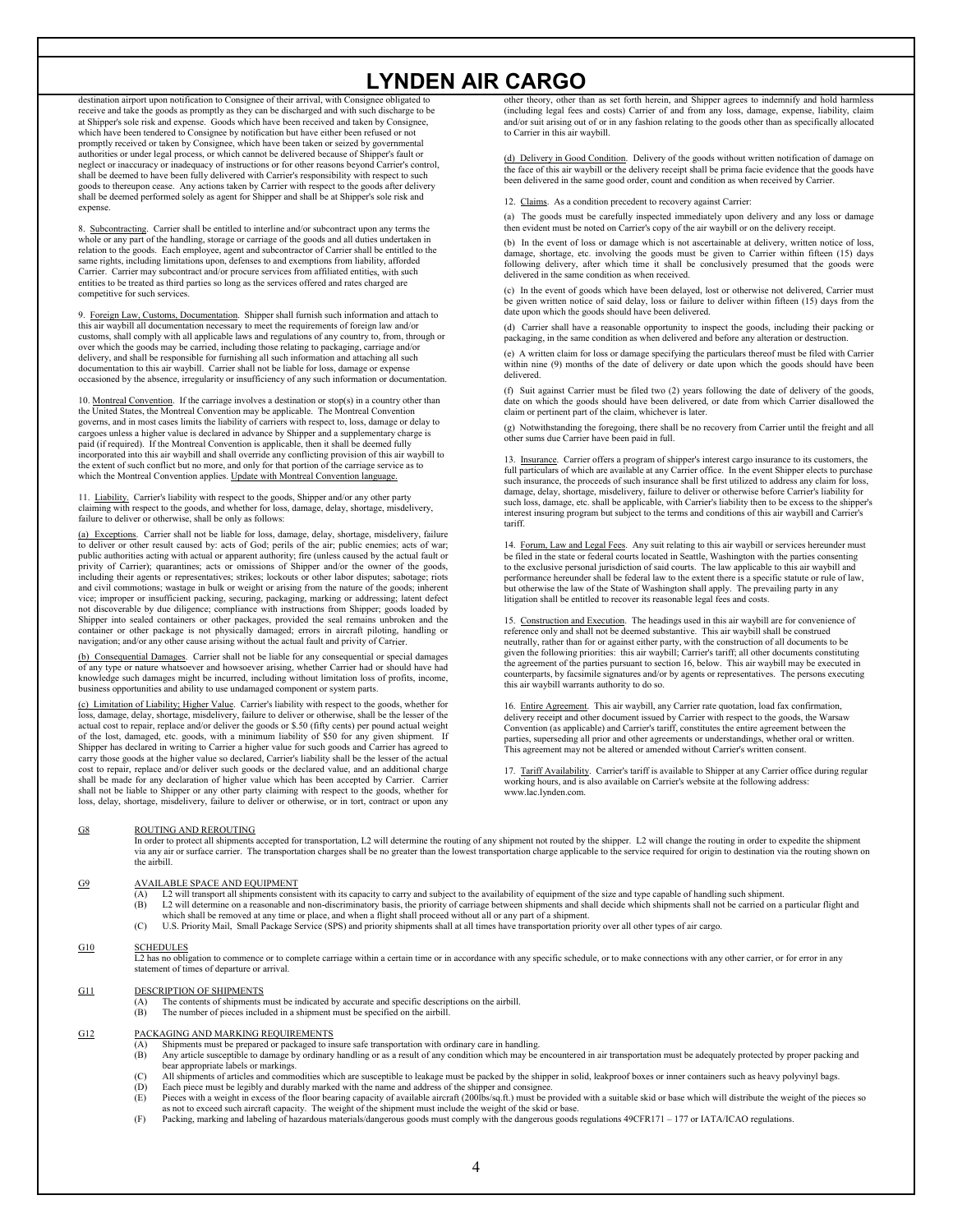### **SECTION I – GENERAL TRANSPORTATION RULES AND REGULATIONS**

RULE G13 SHIPMENTS ACCEPTABLE Property is acceptable for transportation only when the rules and regulations of this tariff and all laws, ordinances, and other governmental rules and regulations governing the transportation thereof G14 have been complied with by the shipper, consignee or owner. SHIPMENTS NOT ACCEPTABLE (A) Shipments which require L2 to obtain a Federal, State or local license for their transportation will not be accepted when L2 has elected not to comp ly with such license requirements. (B) Shipments not accompanied by proper documentation and necessary information as required by any convention, law or government regulation. (2) of a kind or type likely to incur damage from high or low temperature, notwithstanding the ordinary care in handling of such shipment by L2 when available facilities cannot protect (3) of an inherent nature or defect which indicates that transportation could not be furnished without loss or damage to the shipment.<br>EXCEPTION: When L2, at the time shipment is tendered, notes on the airbill that deficie as a direct result of the stated deficiencies or cited inherent defect, noted as "Shipper's Risk" on the airbill. G<sub>15</sub>  $(C)$  When required advance arrangements have not been satisfactorily completed.<br>  $(D)$   $I$  2 will not accent a shinment for transportation when it reasonably annears the L2 will not accept a shipment for transportation when it reasonably appears that the shipment is:<br>(1) improperly packed or packaged; (1) improperly packed or packaged;<br>(2) of a kind or type likely to incur the shipment against such conditions; QUALIFIED ACCEPTANCE OF SHIPMENTS (A) Shipments containing or consisting of dangerous goods/hazardous materials will be accepted only when such shipments are in conformity with applicable laws and regulations. (B) Shipments received damaged, improperly packed or likely to incur damage under normal handling will be accepted only when L2, at time of acceptance, notes on the airbill that damages pre-exist or that deficiencies exist defect, stated as "Damages When Received" or "Shipper's Risk" on the airbill. G16 HAZARDOUS MATERIALS Hazardous Materials will be accepted for air transport:<br>(1) within the U.S. only when conforming to and of (B) (1) Shippers declarations will be accepted if certified in compliance with U.S. 49CFR or ICAO/IATA.<br>(2) Shipments under U.S. D.O.T. exemption (D.O.T. – E) must comply fully with U.S. 49CFR Air Ca (2) Shipments under U.S. D.O.T. exemption (D.O.T. - E) must comply fully with U.S. 49CFR Air Carrier acceptance rules or be accompanied by a complete and current copy of the applicable exemption document and may be delayed (3) Labeled as Explosive, Oxidizer (and Oxygen), Organic Peroxide, or Corrosive may be delayed due to incompatibility of cargoes, loading restrictions and/or separation standards.<br>(4) Consisting of certain explosives and/o aircraft only by prior arrangement when other transport methods are not available or are impractical (see U.S. 49CFR 175.320). (5) Which are also certain self-propelled vehicles and when labeled "Cargo Aircraft Only" may be transported without draining the flammable/combustible liquid fuel from integral tanks only under certain conditions by prior arrangement. (6) When as dry ice (carbon dioxide, solid) in aggregate quantities exceeding the package limits permitted in U.S. 49CFR 172.101, require prior arrangement. (7) When as shipments of regulated asbestos will require prior approval. (1) In addition to all other applicable transportation charges, a surcharge may apply for each shipment containing hazardous materials. (E) Hazardous Waste:<br>(1) Hazardous (1) Hazardous waste (defined in U.S. 49CFR 171.0) will be accepted subject to conditions in 49CFR, 40CFR and any other applicable regulations. Prior arrangements may be required. G17 within the U.S. only when conforming to, and declared under, either U.S. 49CFR or ICAO/IATA. To, from, or between points within other countries only when conforming to, and declared under, ICAO/IATA. Hazardous Materials declared under: (1) U.S. 49CFR (for domestic transport only) are subject to paragraph (C) below. (2) ICAO/IATA (for domestic or international transport) are subject to paragraph (C) below. (C) Hazardous Materials: (D) Rates: SHIPMENTS SUBJECT TO ADVANCE ARRANGEMENTS The shipper must contact L2 to determine shipping requirements and arrangements before tendering a shipment:<br>(A) liable to impregnate, pollute, contaminate or otherwise damage equipment or other shipments; (B) requiring special attention, protection or care; (C) containing articles of extraordinary value;  $(E)$  containing live animals; (F) human remains (other than cremated); (G) with accompanying attendants; (H) of certain hazardous materials referred to in Rule G16. G18 (D) with a declared value of \$25,000.00 or more;<br>(E) containing live animals; ACCEPTANCE AND CARRIAGE OF LIVE ANIMALS (A) Live animals include all mammals, birds, fish, crustacea, shellfish, insects, reptiles, worms and amphibia. (B) Acceptance and transportation of live animals is subject to advance arrangements and special conditions. Information will be provided to the shipper at the time advance arrangements are made. G19 ACCEPTANCE OF ARTICLES OF EXTRAORDINARY VALUE (A) Article of extraordinary value include: **Antiques**<sup>\*</sup> Works of art\* Bills of exchange/bonds/stocks/money/bullion/gold/silver/platinum/precious metals Coins/currency/promissory notes Diamonds, natural or industrial Furs, except raw, unprocessed or unfinished Gems, cut or uncut Jewelry (other than costume) Pearls (cultured)/ivory Share coupons and stamps Travelers checks/securities Watches\* Any article having a declared value for carriage of \$450.00 or more per pound

\*commodities with a declared value of more than \$50.00 per shipment

(B) Acceptance and transportation of articles of extraordinary value is subject to advance arrangements and special conditions. Information will be provided to the shipper at the time advance arrangements are made.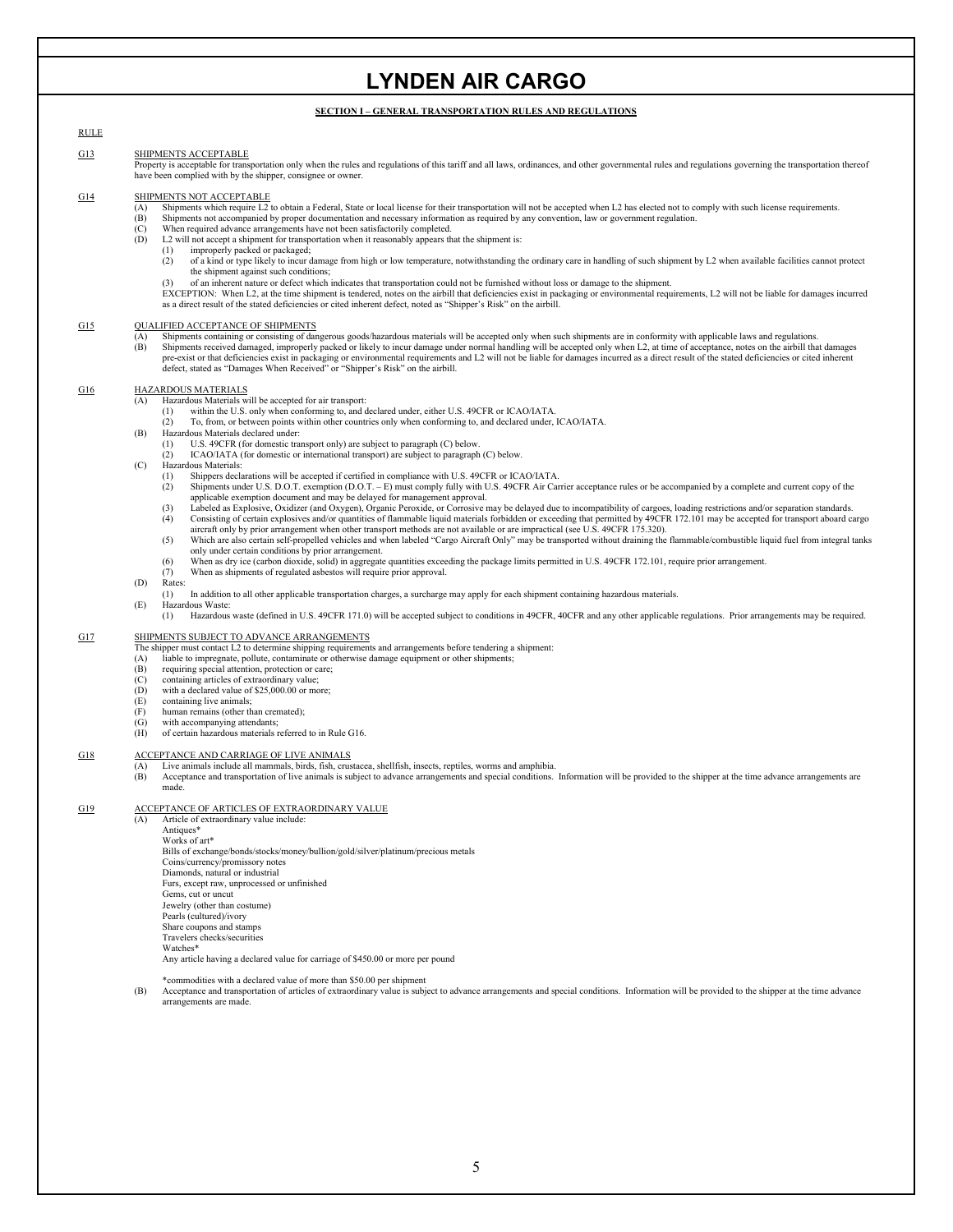## **SECTION I – GENERAL TRANSPORTATION RATES AND CHARGES**

## RULE

### G20 INSPECTION OF SHIPMENTS

- $\overline{A}$  All shipments are subject to inspection by L2, but L2 shall not be obligated to perform such inspection.<br>(B) Consignee may not inspect or examine the contents of any part of any package in the shipment prior to
- (B) Consignee may not inspect or examine the contents of any part of any package in the shipment prior to signing the receipt for the shipment on the delivery copy of the airbill.

#### G21 AIRBILL AND SHIPPING DOCUMENTS

- (A) The shipper must prepare and present an airbill with each shipment tendered for transportation. If the shipper fails to present an airbill, or presents an incomplete airbill, L2 will prepare or complete the airbill and
- (B) Any shipment transported for the United States Government must be accompanied by a Government Bill of Lading or Government Transportation Request.
- (C) Any shipment containing hazardous materials must be accompanied by properly executed hazardous materials forms as required by 49CFR171 177 or IATA/ICAO regulations.<br>(D) L2 reserves the right to re-weigh or exception
- "bulked". The signed delivery receipt, with such notations added, shall be deemed to be corrected information and shall take precedence over any weight or measurements shown on the shipper's copy of the airbill.
- (E) No agent, servant or representative of L2 has the authority to alter, modify or waive any provisions of the airbill contract or any of these rules and regulations.
- (F) The airbill, these rules and regulations and rates applicable to the shipment shall apply at all times when the shipment is being handled by or for L2, including any ground service rendered by or for L2 in connection with the shipment.

#### $G22$ COMPLIANCE WITH GOVERNMENT REQUIREMENTS

- (A) The shipper must comply with all laws and government regulations applicable to the shipment, and shall provide required documentation. L2 does not have to inquire into the correctness or sufficiency of documentation and shall not be liable for loss or expense due to shipper's failure to comply with this provision.<br>(B) L2 will not be liable if it refuses to carry a shipment which, in L2's judgement, woul
- 

#### G23 LIABILITY OF CARRIER

Carrier's liability with respect to the goods, Shipper and/or any other party claiming with respect to the goods, and whether for loss, damage, delay, shortage, misdelivery, failure to deliver or otherwise, shall be only as follows:

- (A) Exceptions. Carrier shall not be liable for loss, damage, delay, shortage, misdelivery, failure to deliver or other result caused by: acts of God; perils of the air; public enemies; acts of war; public authorities acting with actual or apparent authority; fire (unless caused by the actual fault or privity of Carrier); quarantines; acts or omissions of Shipper and/or the owner of the goods, including their agents or representatives; strikes; lockouts or other labor disputes; sabotage; riots and civil commotions; wastage in bulk or weight or arising from the nature of the goods;<br>inherent vice; improper or insu loaded by Shipper into sealed containers or other packages, provided the seal remains unbroken and the container or other package is not physically damaged; errors in aircraft piloting, handling or navigation; and/or any other cause arising without the actual fault and privity of Carrier.
- (B) Consequential Damages. Carrier shall not be liable for any consequential or special damages of any type or nature whatsoever and howsoever arising, whether Carrier had or should have had knowledge such damages might be incurred, including without limitation loss of profits, income, business opportunities and ability to use undamaged component or system parts.
- (C) Limitation of Liability, Higher Value. Carrier's liability with respect to the goods, whether for loss, damage, delay, shortage, misdelivery, failure to deliver or otherwise, shall be the lesser of the actual cost to r If Shipper has declared in writing to Carrier a higher value for such goods and Carrier has agreed to carry those goods at the higher value so declared, Carrier's liability shall be the lesser of the actual cost to repair, replace and/or deliver such goods or the declared value, and an additional charge shall be made for any declaration of higher value which has been accepted by Carrier. Carrier shall not be liable to Shipper or any other party claiming with respect to the goods, whether for loss, delay, shortage, misdelivery, failure to deliver or otherwise, or in tort, contract or upon any other theory, other than as set forth herein, and Shipper agrees to indemnify and hold harmless (including legal fees and costs) Carrier of and from any loss, damage, expense,<br>liability, claim and/or suit arising
- (D) Delivery in Good Condition. Delivery of the goods without written notification of damage on the face of this air waybill or the delivery receipt shall be prima facie evidence that the goods have be en delivered in the same good order, count and condition as when received by Carrier.

Claims. As a condition precedent to recovery against Carrier:

- (A) The goods must be carefully inspected immediately upon delivery and any loss or damage then evident must be noted on Carrier's copy of the air waybill or on the delivery receipt.
- (B) In the event of loss or damage which is not ascertainable at delivery, written notice of loss, damage, shortage, etc. involving the goods must be given to Carrier within fifteen (15) days following delivery, after which time it shall be conclusively presumed that the goods were delivered in the same condition as when received.
- (C) In the event of goods which have been delayed, lost or otherwise not delivered, Carrier must be given written notice of said delay, loss or failure to deliver within fifteen (15) days from the date upon which the goods should have been delivered.
- (D) Carrier shall have a reasonable opportunity to inspect the goods, including their packing or packaging, in the same condition as when delivered and before any alteration or destruction.
- (E) A written claim for loss or damage specifying the particulars thereof must be filed with Carrier within nine (9) months of the date of delivery or date upon which the goods should have been delivered.
- (F) Suit against Carrier must be filed two (2) years following the date of delivery of the goods, date on which the goods should have been delivered, or date from which Carrier disallowed the claim or pertinent part of the claim, whichever is later
- (G) Notwithstanding the foregoing, there shall be no recovery from Carrier until the freight and all other sums due Carrier have been paid in full.

#### G24 INDEMNIFICATION

The shipper and the consignee shall be liable, jointly and severally, to pay or indemnify L2 for all claims, fines, penalties, damages, attorney's fees, court costs and fees, other costs and sums which may be incurred, suffered or disbursed by L2 by reason of any violation of any of the rules and regulations contained in L2 rules and regulations, or for any other default of the shipper or consignee with respect to a shipment.

#### G25 LIABILITY FOR CHARGES

Freight and all charges shall be fully earned upon tender of the goods by Shipper and shall be due and payable as set forth in the tariff. Carrier must agree to, and Shipper must enter on the face of this air waybill, all COD amounts, which shall be subject to these terms and conditions as well as Carrier's tariff. All sums shall be paid in US dollars without deduction or offset. Sums due which have not been paid shall accrue interest at the rate of one percent (1%) per month (or the highest rate allowed by law) from date due until paid in full. Shipper, including all entities identified in the<br>definition of that

#### G<sub>26</sub> APPLICATION OF RATES AND CHARGES

- (A) L2's local rates and charges are applicable on all shipments accepted by L2 except on those shipments where L2 has agreed to provide transportation jointly with other carriers.<br>(B) All shipments are subject to the rat All shipments are subject to the rates and charges in effect on the date a shipment is accepted by L2. Rates published are subject to change without prior notice and the rates in effect shall
- take precedence over any published rates.
- (C) Rates and charges apply from airport to airport only.<br>(D) Rates are published for:
	- Rates are published for:
		- Small Package Service (SPS)
			- General Commodity Rates (GEN) Exception Rates to General (GEN) and Priority (PRI)Commodity Rates (See Section IV)
			- Priority Commodity Rates (PRI) Backhaul Rates
		- Additional Fees
- (E) Pivots: General rates are published for different minimum weights (weight breaks), usually 1, 100, 500, 1000 and 5,000 pounds. Depending on the gross weight of the shipment, the lower of the following rate weight charges apply:
	- (1) The charge computed at the rate applicable to the weight of the shipment.<br>(2) The charge for the minimum weight computed at the lower rate but applied
	- The charge for the minimum weight computed at the lower rate but applicable to the higher weight break.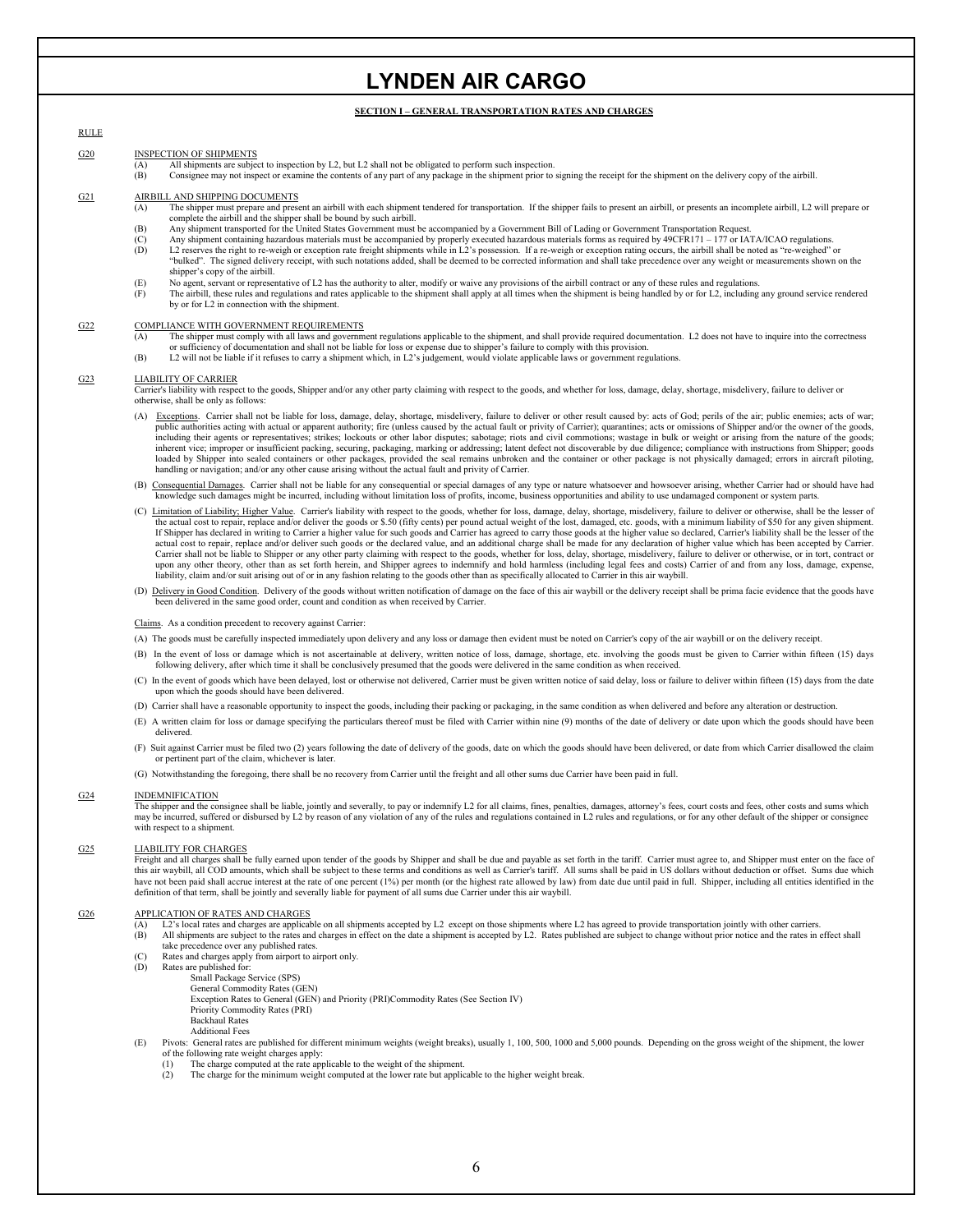## **SECTION I – GENERAL TRANSPORTATION RATES AND CHARGES**

## G27 CHARGES ON MIXED SHIPMENTS

- 
- Charges on shipments containing two or more differently rated commodities will be assessed as follows:<br>(A) When the shipper indicates the weight for each commodity: on the actual weight of each commodity specified on the a The chargeable weight shall not be less than the highest minimum weight for any rate used. Any deficit in such chargeable weight shall be charged at the lowest applicable rate.<br>When the weight for each commodity is not ind (B)
- commodity in the shipment.

## EXAMPLE:

| Chargeable weight |            | Applicable Rate/CWT | Charge  |
|-------------------|------------|---------------------|---------|
| (a) couch         | 130 lbs.   | \$32.00             | \$41.60 |
| food              | $125$ lbs. | \$24.00             | \$30.00 |
|                   | $255$ lbs  |                     | \$71.60 |
| (b)<br>couch      |            |                     |         |
| food              | 255 lbs.   | \$32.00             | \$81.60 |

#### G28 PAYMENT OF CHARGES

y L2 are stated in United States currency and are payable in such currency.<br>e time of acceptance by L2 in the case of a prepaid shipment or at the time of delivery in the case of a collect shipment.<br>charges on a shipment w (A) Rates and charges published by L2 are stated in United States currency and are payable in such currency.<br>(B) All charges must be paid at the time of acceptance by L2 in the case of a prepaid shipment or at the time of

### G29 CHARGES PREPAID OR COLLECT<br>(A) Shipments that must be prepaid

Shipments that must be prepaid (or shipper guarantees in writing the payment of collect charges) include:<br>(1) Human Remains

- (1) Human Remains<br>(2) Household good
- Household goods, used, not for resale

(B) Shipments that must be prepaid or for which L2 has extended credit to the consignee include shipments continuing to destinations beyond L2 delivery points.<br>EXCEPTION 1: Shipments will be accepted for carriage "Cash Col

G30 OVERCHARGE PROCEDURES<br>(A) Claims based on overcharge must be made in writing within 180 days of receipt of billing.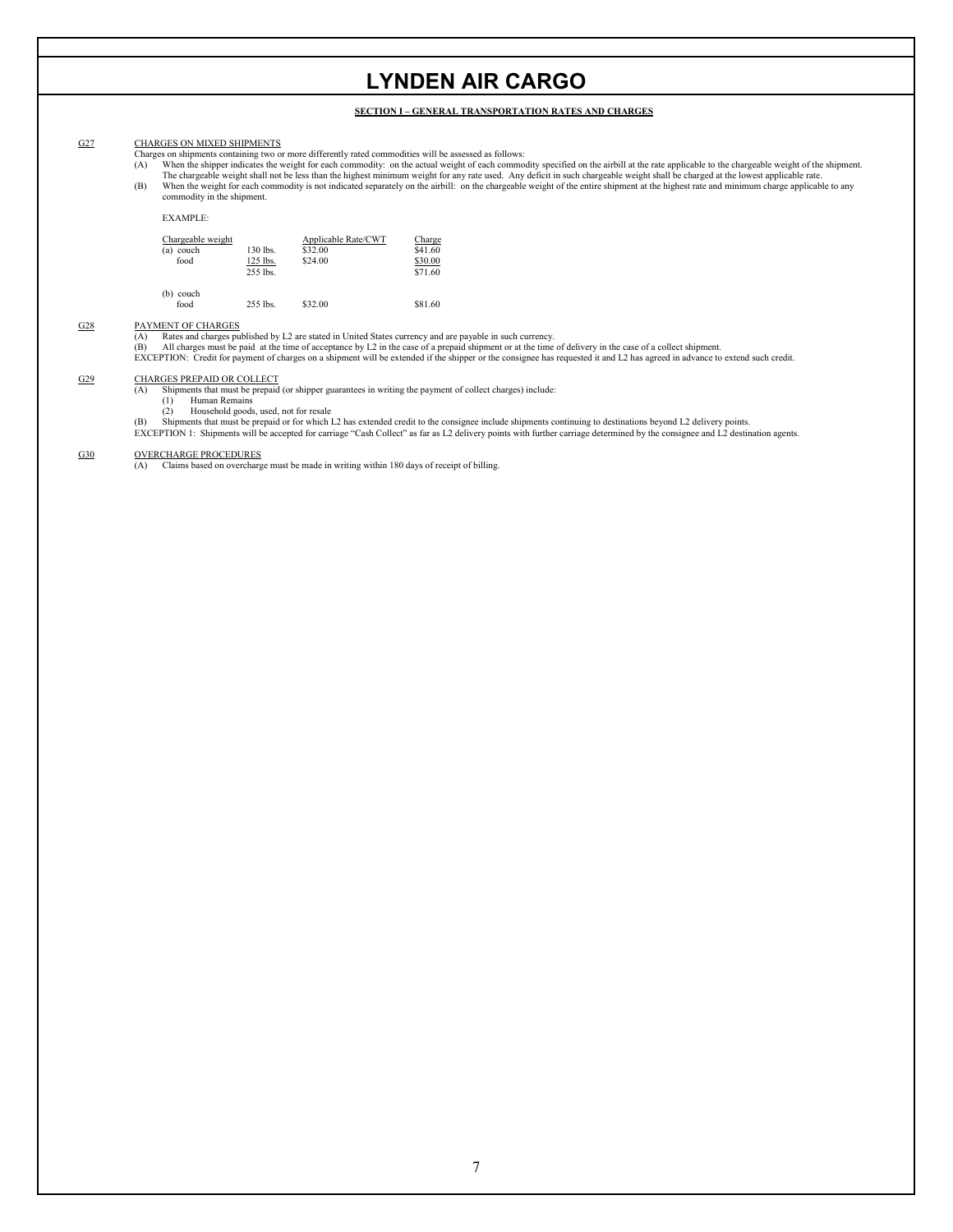## **SECTION II – ACCESSORIAL SERVICES**

|                           |                | . HOR II – ACCESSORIAL SER (TCE).                                                                                                                                                                                                                                                                                                                                                 |
|---------------------------|----------------|-----------------------------------------------------------------------------------------------------------------------------------------------------------------------------------------------------------------------------------------------------------------------------------------------------------------------------------------------------------------------------------|
| <b>RULE</b>               |                |                                                                                                                                                                                                                                                                                                                                                                                   |
| $\underline{\mathbf{A1}}$ |                | CONSOLIDATION OR DISTRIBUTION SERVICE                                                                                                                                                                                                                                                                                                                                             |
|                           |                | L2 will perform either Consolidation or Distribution Service for any shipment, but not both on the same shipment, and this may be subject to a service charge.                                                                                                                                                                                                                    |
|                           | (A)            | CONSOLIDATION SERVICE will be performed by L2 subject to the following:                                                                                                                                                                                                                                                                                                           |
|                           |                | L2 will accept two or more shipments from one or more shippers at point of origin to one destination for delivery to one consignee. L2 will consolidate the parts on one master<br>(1)<br>airbill.                                                                                                                                                                                |
|                           |                | L2 must be notified of consolidation request no later than tender of the first shipment. Notification shall be from the shipper or consignee (if more than one shipper).<br>(2)<br>If more than one shipper, consignee shall notify L2 of shippers and shipments expected. It shall be the consignee's responsibility to notify the shippers of the assembly service being<br>(3) |
|                           |                | performed.<br>If more than one shipper, all charges applicable to the consolidated shipment shall be paid by the consignee or approved third party.<br>(4)                                                                                                                                                                                                                        |
|                           |                | $\Omega$<br>(5)<br>The consolidated shipment will be considered complete at 9:30 p.m. of the second day (but not more than 48 hours after initiation). Any shipment received after that time will be<br>considered a single, separate shipment subject to applicable rates.                                                                                                       |
|                           |                | EXCEPTION: Prior arrangements have been agreed upon and so noted on the master consolidation record at L2 origin.                                                                                                                                                                                                                                                                 |
|                           |                | Each part of a consolidation shipment shall be subject to applicable exception ratings and to charges for declared value.<br>(6)                                                                                                                                                                                                                                                  |
|                           | (B)            | DISTRIBUTION SERVICE will be performed by L2 subject to the following:                                                                                                                                                                                                                                                                                                            |
|                           |                | Distribution Service is available in Anchorage only.<br>(1)                                                                                                                                                                                                                                                                                                                       |
|                           |                | (2)<br>L2 receives written instructions to provide distribution service at the time of receipt of the shipment.                                                                                                                                                                                                                                                                   |
|                           |                | The shipper presents to L2, with the shipment, a manifest giving the proper breakdown of the shipment and an individual manifest listing the goods to be delivered to each address.<br>(3)                                                                                                                                                                                        |
|                           |                | (4)<br>The shipment is prepaid to the distribution point, when the parts are to be delivered to more than one consignee.                                                                                                                                                                                                                                                          |
|                           |                | $EXCEPTION$ : The entire shipment is to be billed to one consignee, but delivered to more than one consignee.                                                                                                                                                                                                                                                                     |
|                           |                | (5)<br>Each part of a distribution shipment shall be considered as an individual shipment for the purpose of determining the charges for declared value.                                                                                                                                                                                                                          |
|                           |                |                                                                                                                                                                                                                                                                                                                                                                                   |
| $\Delta 2$                | <b>STORAGE</b> |                                                                                                                                                                                                                                                                                                                                                                                   |
|                           | (A)            | A shipment will be held by the carrier without charge for 3 days after notification to the consignee of arrival.                                                                                                                                                                                                                                                                  |
|                           |                | EXCEPTION: Shipments of a perishable nature whose value may be diminished by continued storage, after notification, will be disposed of without liability to the carrier prior to the 3 day                                                                                                                                                                                       |
|                           |                | allowance unless prior written arrangements have been agreed upon by L2.                                                                                                                                                                                                                                                                                                          |
|                           | (B)            | The carrier will continue to hold such shipment for the shipper and/or consignee for a charge of \$.75 per 100 lbs. per day subject to a \$45.00 minimum per week for 30 days. If such                                                                                                                                                                                            |
|                           |                | continued holding is not practicable, or the nature of the shipment prevents its storage at carrier's premises, at its discretion, carrier will either:<br>place the shipment in a public warehouse, at the expense of the shipper and/or consignee subject to a lien for all transportation, storage, delivery, warehousing, and other charges, or<br>(1)                        |
|                           |                | (2)<br>after notification to shipper and/or consignee, L2 shall dispose of the shipment through private or public sale.                                                                                                                                                                                                                                                           |
|                           |                |                                                                                                                                                                                                                                                                                                                                                                                   |
|                           | (C)            | When the shipment is held by the Carrier after the expiration of free time, Carrier's liability shall be reduced to that of a warehouseman. If the shipment is placed in a public warehouse,                                                                                                                                                                                      |
|                           |                | carrier's liability for the shipment shall terminate.                                                                                                                                                                                                                                                                                                                             |
|                           | (D)            | Outbound shipments delivered to carrier's premises, which are not acceptable for any reason will be subject to storage charges as prescribed (without any free time) from the first calendar                                                                                                                                                                                      |
|                           |                | day after the delivery until such shipment is made acceptable for carriage or removed.                                                                                                                                                                                                                                                                                            |
|                           | (E)            | The provisions of rule G7 governing Carrier's Lien under 3.(d) shall apply to all shipments which are stored pursuant to this rule.                                                                                                                                                                                                                                               |
| $\Delta$ <sup>3</sup>     |                | C.O.D. (COLLECT ON DELIVERY) SHIPMENTS                                                                                                                                                                                                                                                                                                                                            |
|                           |                | Upon request, L2 will accept and collect for C.O.D. shipments subject to the following:                                                                                                                                                                                                                                                                                           |
|                           | (A)            | In requesting C.O.D. service, the shipper must notify Carrier in writing of the total C.O.D. amount. L2 will not be liable for failure to collect the C.O.D. amount when shipper fails to                                                                                                                                                                                         |
|                           |                | notify Carrier. The shipper must mark each piece with the letters "C.O.D.".                                                                                                                                                                                                                                                                                                       |
|                           | (B)            | The shipper must indicate on their invoice the acceptable form of payment required.                                                                                                                                                                                                                                                                                               |
|                           | (C)            | Invoices (proof of C.O.D.) must be provided to L2.                                                                                                                                                                                                                                                                                                                                |
|                           | (D)            | L2 will collect the C.O.D. amount before release of the shipment to the consignee. There will be no privilege of examination of the shipment prior to the collection of the C.O.D. amount.                                                                                                                                                                                        |
|                           |                | No partial collection or partial delivery will be made.                                                                                                                                                                                                                                                                                                                           |
|                           | (E)            | L2 will remit the C.O.D. amount to the shipper or to the party designated by the shipper. The shipper must clearly and legibly indicate on their invoice the name and address of the                                                                                                                                                                                              |
|                           |                | designated party who is to be paid for the C.O.D.<br>The disposition of refused or unclaimed C.O.D. shipments or the release of the C.O.D. amount may be arranged by the shipper only in the following manner:                                                                                                                                                                    |
|                           | (F)            | instructions placed on the airbill at the time of shipment, or<br>(1)                                                                                                                                                                                                                                                                                                             |
|                           |                | by written instruction to the carrier at origin. The carrier will transmit the instructions to the carrier at destination, at the expense of the shipper.<br>(2)                                                                                                                                                                                                                  |
|                           | (G)            | Shipments with C.O.D. charges to be collected at destination will be accepted for carriage only as far as L2 destination points.                                                                                                                                                                                                                                                  |
|                           | (H)            | The following shipments will not be accepted C.O.D.:                                                                                                                                                                                                                                                                                                                              |
|                           |                | Shipments requiring prepayment or the guarantee in writing of transportation charges.<br>(1)                                                                                                                                                                                                                                                                                      |
|                           |                | (2)<br>Shipments on which the total amount to be collected on delivery exceeds \$50,000.00                                                                                                                                                                                                                                                                                        |
|                           |                | C.O.D. pieces will not be accepted on the same airbill with pieces not moving C.O.D. Only pieces covered by one C.O.D. amount will be accepted on one airbill.<br>(3)                                                                                                                                                                                                             |
|                           | $($ I          | Credit will not be extended on the amount of the C.O.D.                                                                                                                                                                                                                                                                                                                           |
|                           | (J)            | L2's service charge for collecting the C.O.D. will be paid by the payer of the transportation charges.                                                                                                                                                                                                                                                                            |
|                           | (K)            | When release of the C.O.D. amount is requested by the shipper, the C.O.D. fee must be paid by the shipper.                                                                                                                                                                                                                                                                        |
|                           | (L)            | L2's service charge for collecting COD: see Accessorial Service Charges table, Rule A5.                                                                                                                                                                                                                                                                                           |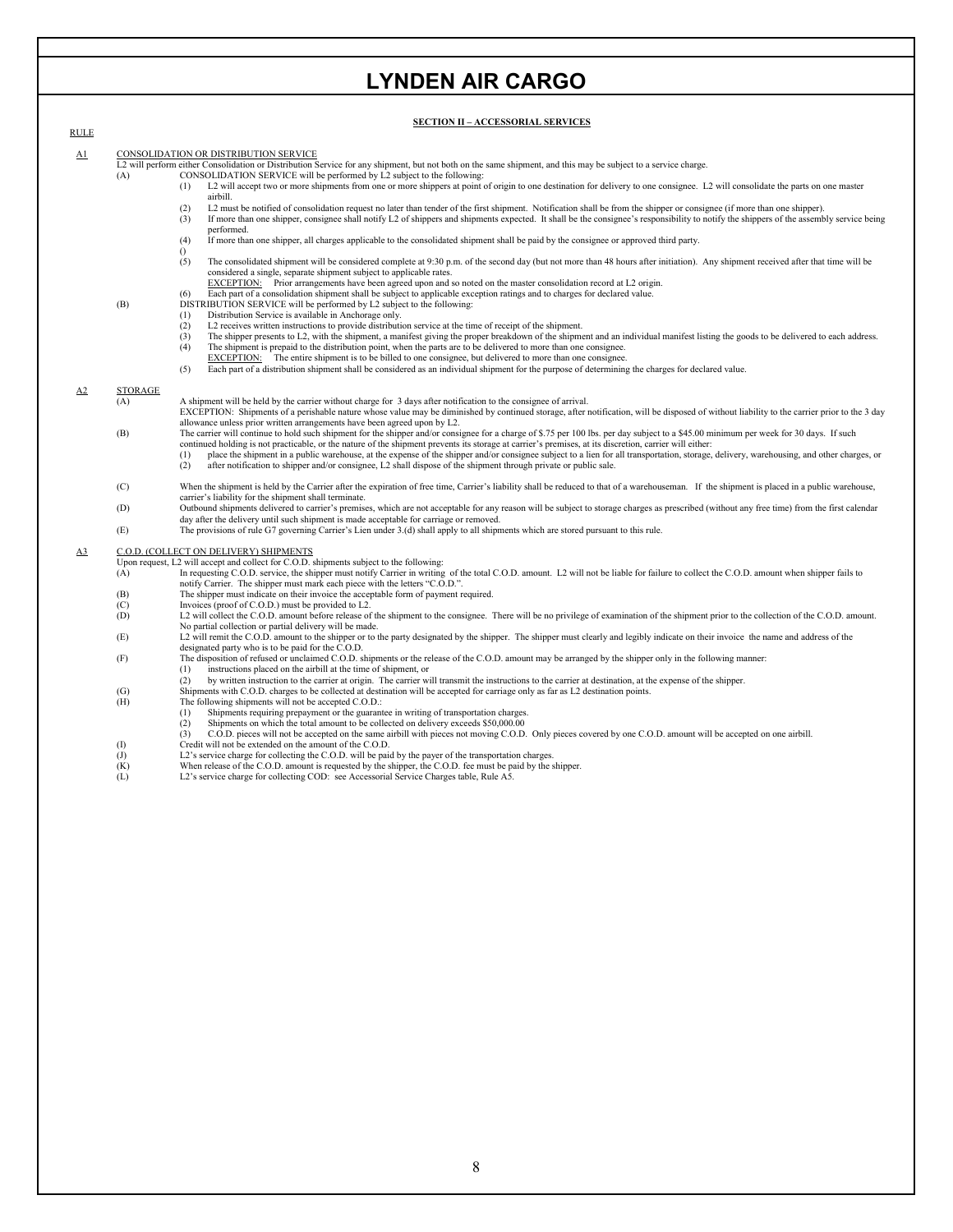## **SECTION II – ACCESSORIAL SERVICES**

## RULE

A4 ADVANCEMENT OF CHARGES

- (A) Upon request, L2 will advance the following charges to persons other than shipper or consignee:<br>
(1) Prior or subsequent transportation charges paid to other transportation agencies.<br>
(2) Loading or unloading charges p Upon request, L2 will advance the follo
	-
	-
- (B) Charges advanced must be supported by written evidence.

#### $\underline{\mathbf{A5}}$ ACCESSORIAL SERVICE CHARGES

## Description of Service Charges

CONSOLIDATION / DISTRIBUTION CHARGES Contact Sales

COD CHARGES

EXCESS VALUE CHA

HAZARDOUS MATERIALS \$25.00 per shipment

FEDERAL TRANSPORTATION TAX FUEL SURCHARGE MAY APPLY

\$25.00 per shipment

\$.50 per \$100.00 (or fraction thereof) over automatic coverage of \$.50 per pound

STORAGE CHARGES \$5.75 per 100 lbs. per day after 3 days, \$45.00 min. per week

6.25%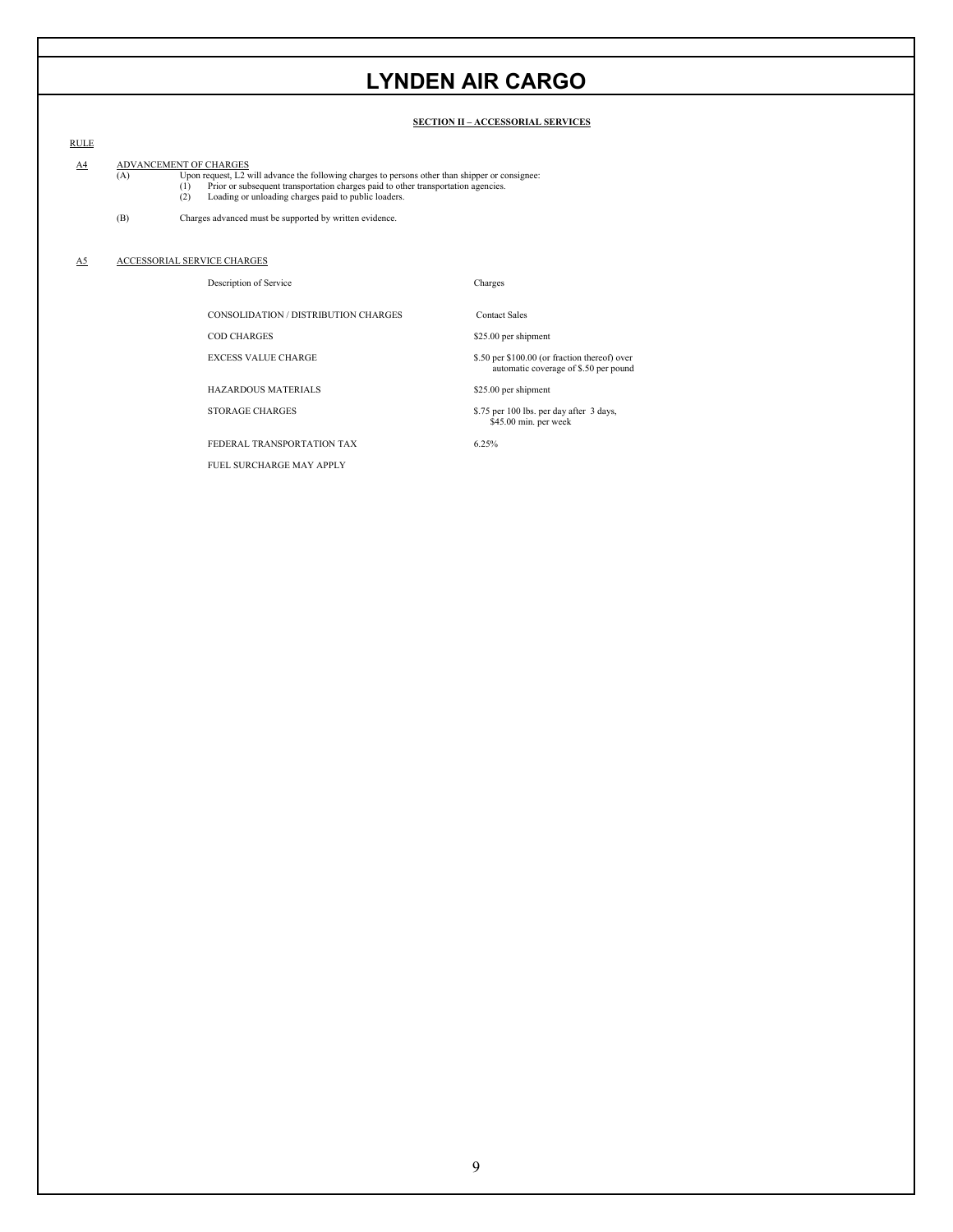## RULE **SECTION III – BULK RATING RULES AND REGULATIONS**

## B1 GOVERNING TARIFFS

 $\overline{L2}$ 's rates and charges are governed by the contract of carriage on the air waybill, and by General Transportation Rules and Regulations, in this tariff.

 $(A)$ <br> $(B)$ (B) Hazardous Materials Regulations issued by the M aterials Transportation bureau of the Department of Transportation in Title 49 of the Code of Federal Regulations, Parts 171 – 178 (49CFR  $171 - 178$ .

### B2 APPLICATION OF RATES

The rat es and charges in this tariff apply from airport of origin to airport of destination.

- (A) General Commodity Rates (GEN) and Priority Commodity Rates (PRI) apply on all commodities except those which will not be accepted for transportation under the terms of this tariff or of governing tariffs.
- (B) Exception Rating to GEN and PRI rates: on a shipment consisting of commodities subject to an exception rating, see special tariff information in Section IV
- (C) Priority Commodity Rate (PRI): on a shipment consisting of commodity(s) subject to priority commodity rate(s): RULES AND REGULATIONS
	- (1) Availability of Equipment and Space: Shipments traveling at the priority rate have boarding priority over shipments at the general commodity rate (see Rule G9). A request for priority service is not a reservation, however, and L2 makes no guarantees that a priority shipment will travel on a particular flight.
	- (2) Receipt of Priority Shipment: Priority shipments must be received at L2's facility no later than two hours before flight departure.
	- (3) Charge for Priority Service: If a priority rate is not published between origin and destination points, the priority rate will be calculated at 150% of the applicable general commodity rate, including the minimum charge. All pieces of the shipment will be calculated at the priority rate.<br>(4) Failure to Transport on the Next Available Flight: If the shipper wishes to retain boarding priority, L2 will move
	- continue to be the priority rate. If the shipper requests a transfer to the general commodity boarding priority prior to shipping, L2 will refund the difference between the priority and the applicable general commodity rate.

(D) Small Package Rates are available between scheduled service destinations.<br>RULES AND REGULATIONS

- $(1)$
- Maximum weight is 100 pounds. Maximum length and girth is 100 inches.
- (3) Shipments must check in 30 minutes prior to flight.  $(2)$ <br> $(3)$ (4) All other Priority rules apply.
- (E) Herc-Only Oversized: Contact Sales

### B3 MINIMUM CHARGE PER SHIPMENT

## (A) Local Rates: There will be a minimum charge per shipment.<br>
(B) Combination of local rates (applicable to L2 for shipment mo

Combination of local rates (applicable to L2 for shipment moving via L2 and one or more other carriers): the through minimum charge will be the minimum published in this tariff for L2's portion of carriage, plus the applicable charge for the other carrier(s) participating in the carriage, as stated in the other carrier's minimum charge per shipment rule.

## B4 UNPUBLISHED RATE CONSTRUCTION

Shipments from a point of origin via Anchorage to the final destination, where all transportation is via L2 and there are no published rates, shall be rated at the sum of the local rates applicable to the routing used, including minimums.

EXCEPTION: Shipper/Consignee may agree upon a separate rate and/or schedule of rates subject to certain volume or service criteria.